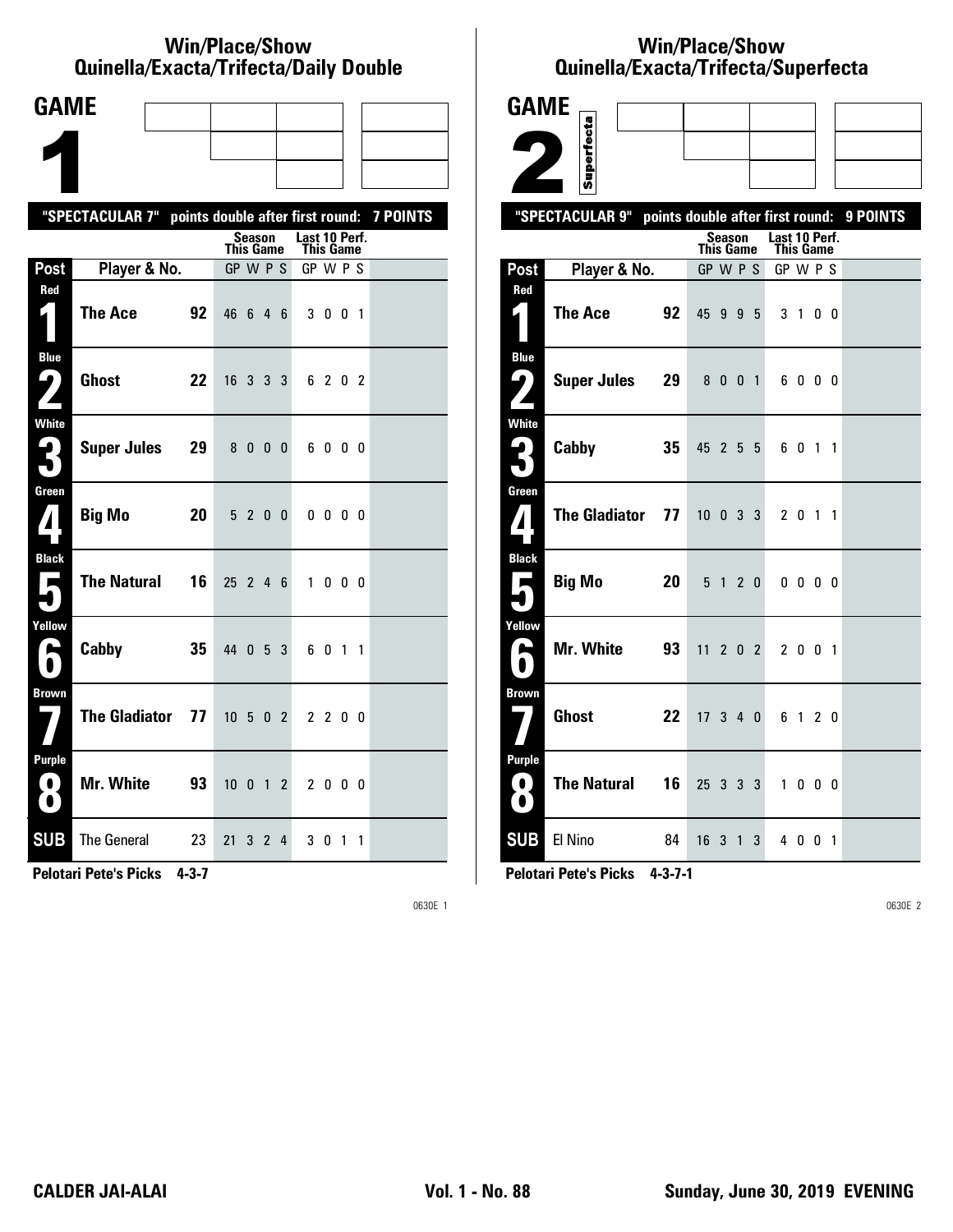#### **Win/Place/Show Qui nel la/Exacta/Tri fecta/Pick 5**

| <b>GAME</b>                         |                                                           |    |                              |                   |                |                |               |              |     |  |
|-------------------------------------|-----------------------------------------------------------|----|------------------------------|-------------------|----------------|----------------|---------------|--------------|-----|--|
|                                     |                                                           |    |                              |                   |                |                |               |              |     |  |
|                                     |                                                           |    |                              |                   |                |                |               |              |     |  |
|                                     | "SPECTACULAR 7" points double after first round: 7 POINTS |    |                              |                   |                |                |               |              |     |  |
|                                     |                                                           |    |                              | <b>Season</b>     |                |                | Last 10 Perf. |              |     |  |
| Post                                | Player & No.                                              |    | <b>This Game</b><br>GP W P S |                   |                |                | GP W P S      | This Game    |     |  |
| Red<br>$\boldsymbol{\zeta}$ )       | <b>The Gladiator</b>                                      | 77 |                              | 9 0 2 1           |                |                |               | 2 0 1 1      |     |  |
| <b>Blue</b><br>9                    | <b>Super Jules</b>                                        | 29 |                              | 8 1               | 2 <sub>1</sub> |                |               | 6 1 2 0      |     |  |
| <b>White</b><br>2<br>$\blacksquare$ | Cabby                                                     | 35 | 49                           |                   | 376            |                |               | 6 0 1 1      |     |  |
| Green                               | Mr. White                                                 | 93 | 19                           | $2\quad 5\quad 3$ |                |                |               | 3000         |     |  |
| <b>Black</b><br>$\blacksquare$      | <b>The Natural</b>                                        | 16 | 32 4 5                       |                   |                | 4              |               | 3 1 0 1      |     |  |
| Yellow<br>E                         | <b>The Ace</b>                                            | 92 | 47                           | 6                 | 8              | $\overline{4}$ |               | 3 0 0 0      |     |  |
| <b>Brown</b>                        | <b>Big Mo</b>                                             | 20 | 8 1                          |                   | $\mathbf{0}$   | $\overline{1}$ |               | $0\ 0\ 0\ 0$ |     |  |
| Purple<br>. O J<br>$\bullet$        | <b>Ghost</b>                                              | 22 | 19                           |                   | 5 3 2          |                |               | 7 3 1        | - 2 |  |
| <b>SUB</b>                          | The King                                                  | 28 | 20                           | 4                 | 0              | 5              | 1             | $0 \t0 \t1$  |     |  |

**Pelotari Pete's Picks 1-8-5**

0630E 3

### **Win/Place/Show Qui nel la/Exacta/Tri fecta**



| The Ace            |                                 |                                                                              |                |                                                 |                                                                                              |    |                                                                                                                                                                                                                           |
|--------------------|---------------------------------|------------------------------------------------------------------------------|----------------|-------------------------------------------------|----------------------------------------------------------------------------------------------|----|---------------------------------------------------------------------------------------------------------------------------------------------------------------------------------------------------------------------------|
|                    |                                 |                                                                              |                |                                                 |                                                                                              |    |                                                                                                                                                                                                                           |
| <b>Mr. White</b>   |                                 |                                                                              |                |                                                 |                                                                                              |    |                                                                                                                                                                                                                           |
|                    |                                 |                                                                              |                |                                                 |                                                                                              |    |                                                                                                                                                                                                                           |
|                    |                                 |                                                                              |                |                                                 |                                                                                              |    |                                                                                                                                                                                                                           |
|                    |                                 |                                                                              |                |                                                 |                                                                                              |    |                                                                                                                                                                                                                           |
| Cabby              |                                 |                                                                              |                |                                                 |                                                                                              |    |                                                                                                                                                                                                                           |
|                    |                                 |                                                                              |                |                                                 |                                                                                              |    |                                                                                                                                                                                                                           |
| <b>The Natural</b> |                                 |                                                                              |                |                                                 |                                                                                              |    |                                                                                                                                                                                                                           |
|                    |                                 |                                                                              |                |                                                 |                                                                                              |    |                                                                                                                                                                                                                           |
|                    |                                 |                                                                              |                |                                                 |                                                                                              |    |                                                                                                                                                                                                                           |
|                    |                                 |                                                                              |                |                                                 |                                                                                              |    |                                                                                                                                                                                                                           |
|                    |                                 |                                                                              |                |                                                 |                                                                                              |    |                                                                                                                                                                                                                           |
| El Nino            |                                 |                                                                              | $\overline{2}$ |                                                 |                                                                                              |    |                                                                                                                                                                                                                           |
|                    | Player & No.<br>Big Mo<br>Ghost | 20<br>92<br>93<br>The Gladiator 77<br>35<br>16<br>Super Jules 29<br>22<br>84 |                | Season<br><b>This Game</b><br>6 2 3 0<br>29 5 7 | GP W P S<br>46 6 10 1<br>21 6 3 1<br>13 1 1 1<br>47 4 4 8<br>35 3 4 8<br>8 0 1 1<br>19 4 2 1 | 41 | "SPECTACULAR 7" points double after first round: 7 POINTS<br>Last 10 Perf.<br><b>This Game</b><br>GP W P S<br>$0\,0\,0\,0$<br>3 1 0 0<br>3 0 1 0<br>2 0 1 0<br>6 1 1 0<br>3 0 0 1<br>6 0 1 1<br>7 1 0 1<br>2 <sub>0</sub> |

**Pelotari Pete's Picks 4-1-8**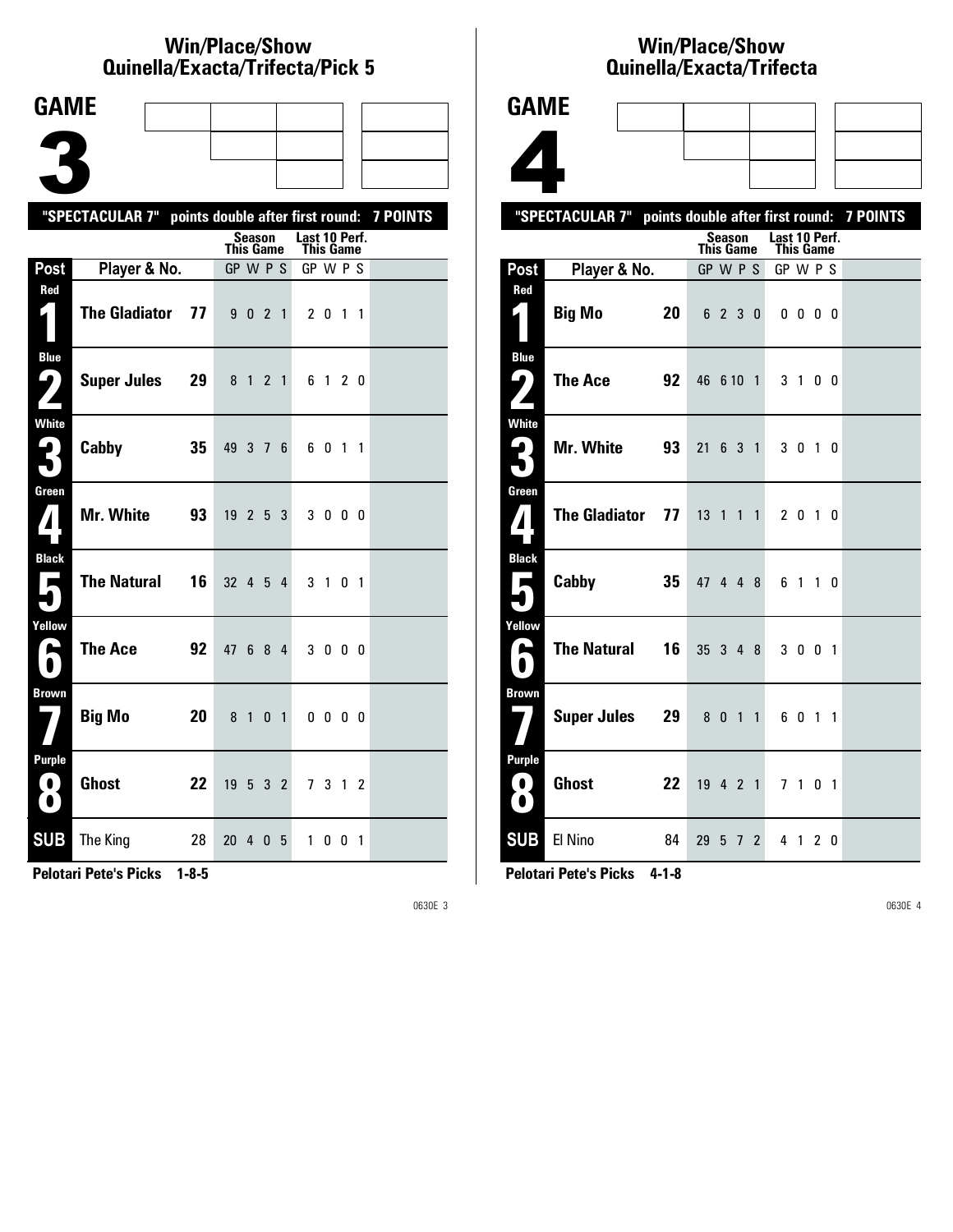# **Win/Place/Show Qui nel la/Exacta/Tri fecta**

| <b>GAME</b>                                             |                                                           |    |                      |   |               |           |  |
|---------------------------------------------------------|-----------------------------------------------------------|----|----------------------|---|---------------|-----------|--|
|                                                         |                                                           |    |                      |   |               |           |  |
|                                                         |                                                           |    |                      |   |               |           |  |
|                                                         | "SPECTACULAR 7" points double after first round: 7 POINTS |    |                      |   |               |           |  |
|                                                         |                                                           |    | Season<br>This Game  |   | Last 10 Perf. | This Game |  |
| Post                                                    | Player & No.                                              |    | GP W P S             |   |               | GP W P S  |  |
| Red                                                     | <b>El Nino</b>                                            | 84 | 36 8 2 5             |   |               | 1000      |  |
| <b>Blue</b><br>7<br>$\mathbf{z}$                        | <b>The General</b>                                        | 23 | 41<br>6 2 3          |   |               | 6 2 0 0   |  |
| <b>White</b><br>3                                       | <b>Action</b>                                             | 59 | 38 5 6               | 6 |               | 4 1 1 1   |  |
| Green<br>$\mathbf{Z}$                                   | <b>Fire Chef</b>                                          | 14 | 30 5 6 6             |   |               | 4 2 0 0   |  |
| <b>Black</b><br>$\blacksquare$                          | <b>The Warrior</b>                                        | 60 | 66 22 8 16           |   |               | 9 1 1 2   |  |
| Yellow<br>H                                             | <b>Robin Hood</b>                                         | 25 | $30 \t4 \t5 \t3$     |   |               | 4 0 1 0   |  |
| <b>Brown</b>                                            | <b>The King</b>                                           | 28 | 34 3 7               | 8 |               | 4 0 1 2   |  |
| <b>Purple</b><br>$\left( 0\right)$<br>$\mathbf{\Omega}$ | <b>Wonder Boy 12</b>                                      |    | 55 10 7 6            |   |               | 6002      |  |
| <b>SUB</b>                                              | The Ace                                                   | 92 | 31<br>0 <sub>6</sub> | 3 |               | 3000      |  |

**Pelotari Pete's Picks 1-4-7**

0630E 5

# **Win/Place/Show Qui nel la/Exacta/Tri fecta/Super fecta**



**Pelotari Pete's Picks 2-1-6-5**